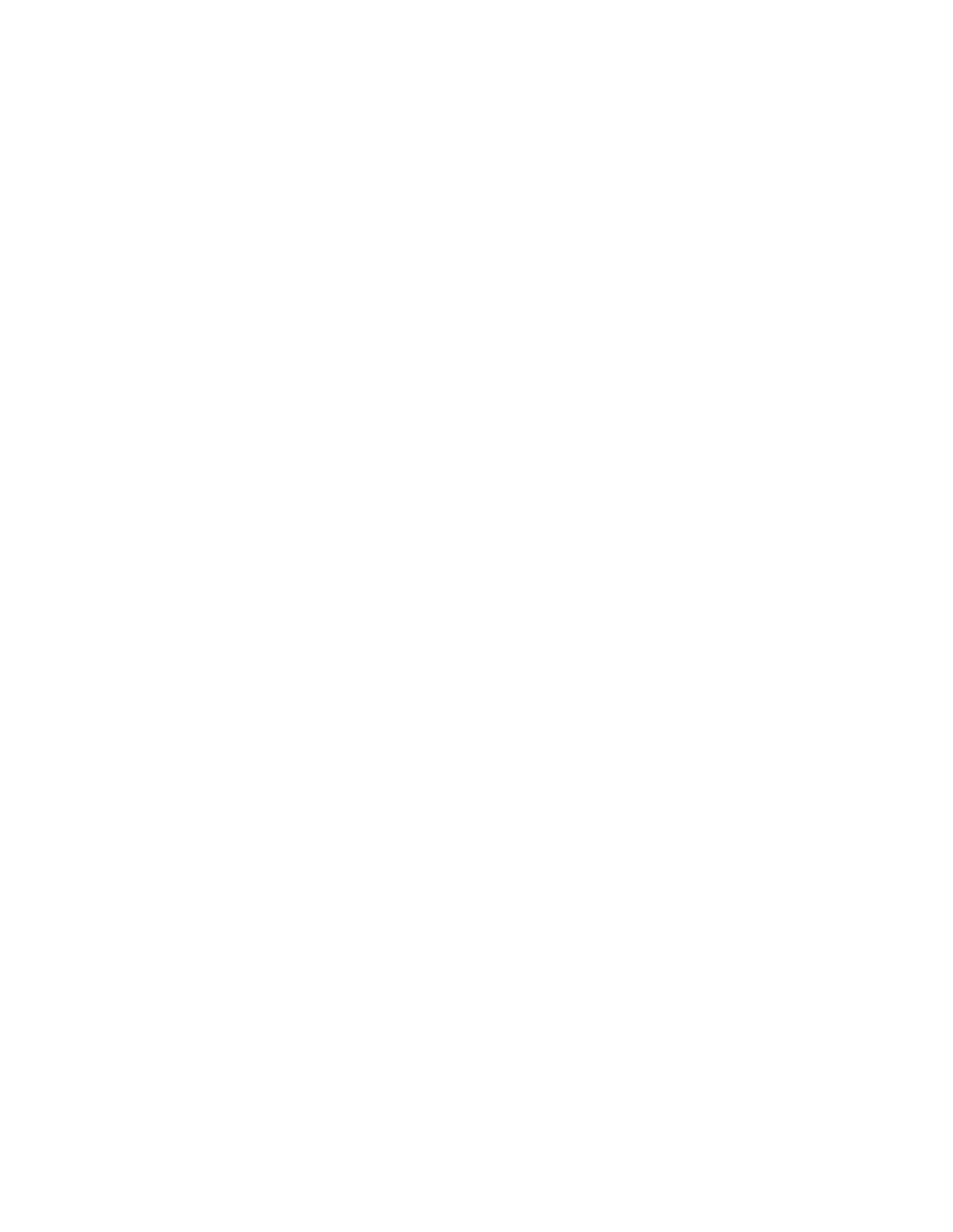# Table of Contents

| <b>About this Guide</b>                    |
|--------------------------------------------|
| <b>Understanding Essential Skills</b>      |
| <b>About the Tools</b>                     |
| Who Can Benefit from Using the Tools       |
| <b>How the Tools Are Organized</b>         |
| <b>Finding the Tools You Need</b>          |
| <b>Skills Profiles and Other Resources</b> |
| <b>Customizing the Tools</b>               |
| <b>Helpful Tips</b>                        |
| <b>Available Formats and Ordering</b>      |
| <b>Ordering Information</b>                |
| <b>About Us</b>                            |
| <b>Additional Resources</b>                |
|                                            |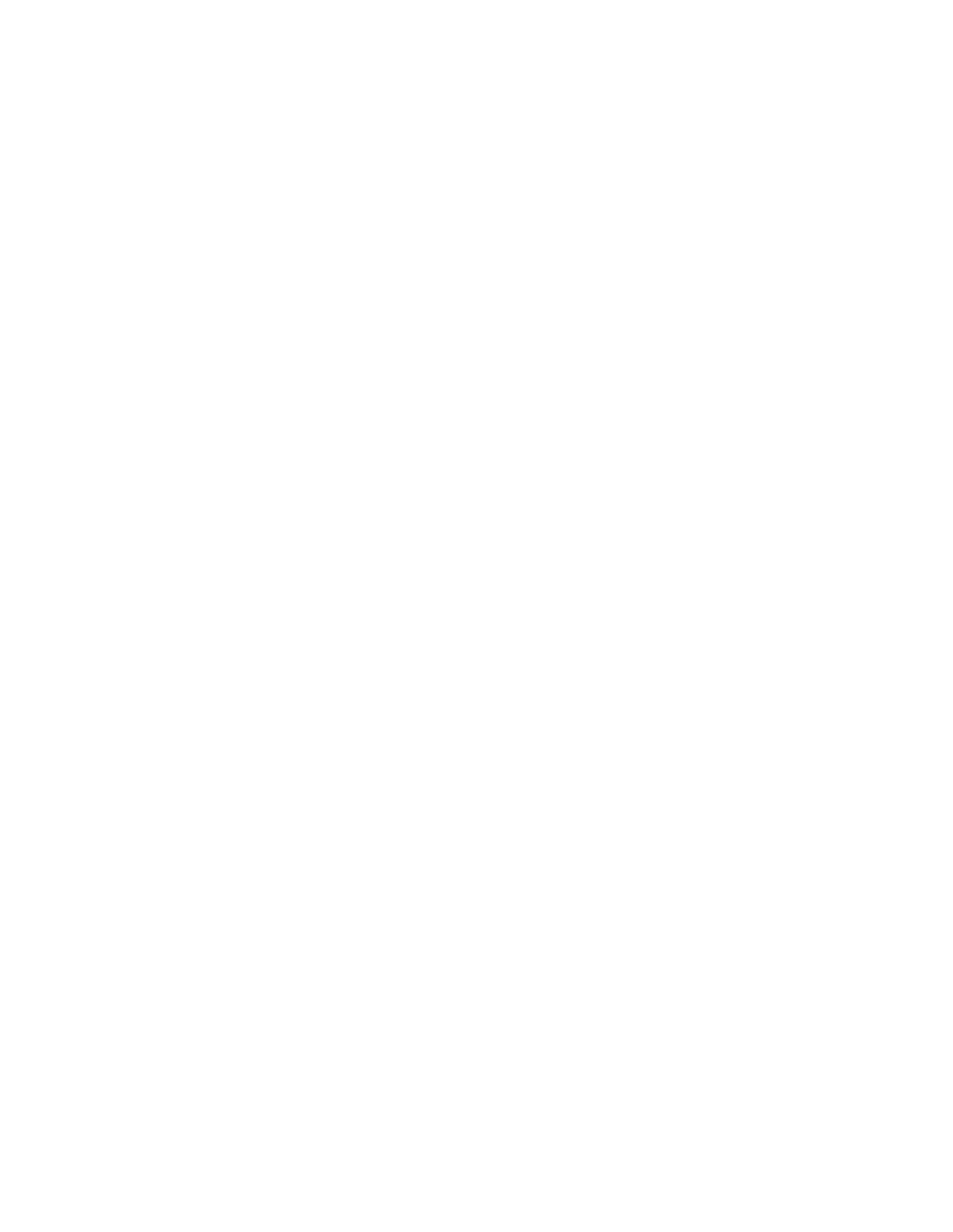## <span id="page-4-0"></span>**About this Guide**

This guide was developed to help you learn about the many essential skills tools available through Human Resources and Skills Development Canada (HRSDC). These are tools that you can use to help your clients learn about the skills they will need to enter the work force.

Although the guide was created primarily for service providers who help people who are homeless or at risk of homelessness, it may also be helpful to anyone who wants to learn more about literacy and essential skills.

The *Literacy and Essential Skills Guide for Service Providers Assisting Homeless or At-risk Clients* consists of three separate documents:

**Part 1: Understanding and Using the Tools** 

Part 1 of the guide includes information on how to find and select the most appropriate HRSDC literacy and essential skills tools for a particular type of individual or organization. It also includes a definition of the nine essential skills, an overview of the different types of tools available and information on how to access them.

For the best results, it is recommended that you read this document first.

■ Part 2: Three Simple Steps to Selecting and Using the Tools—Scenarios for Service Providers This document includes examples and scenarios to help you use and customize the various tools to meet the needs of different types of clients.

#### ■ Part 3: Literacy and Essential Skills Tools Catalogue

This detailed catalogue includes descriptions and explanations of all the HRSDC essential skills tools currently available.

**The** *Literacy and Essential Skills Guide for Service Providers Assisting Homeless or At-risk Clients* **was produced by the Homelessness Partnering Secretariat and the Office of Literacy and Essential Skills, which are part of Human Resources and Skills Development Canada.**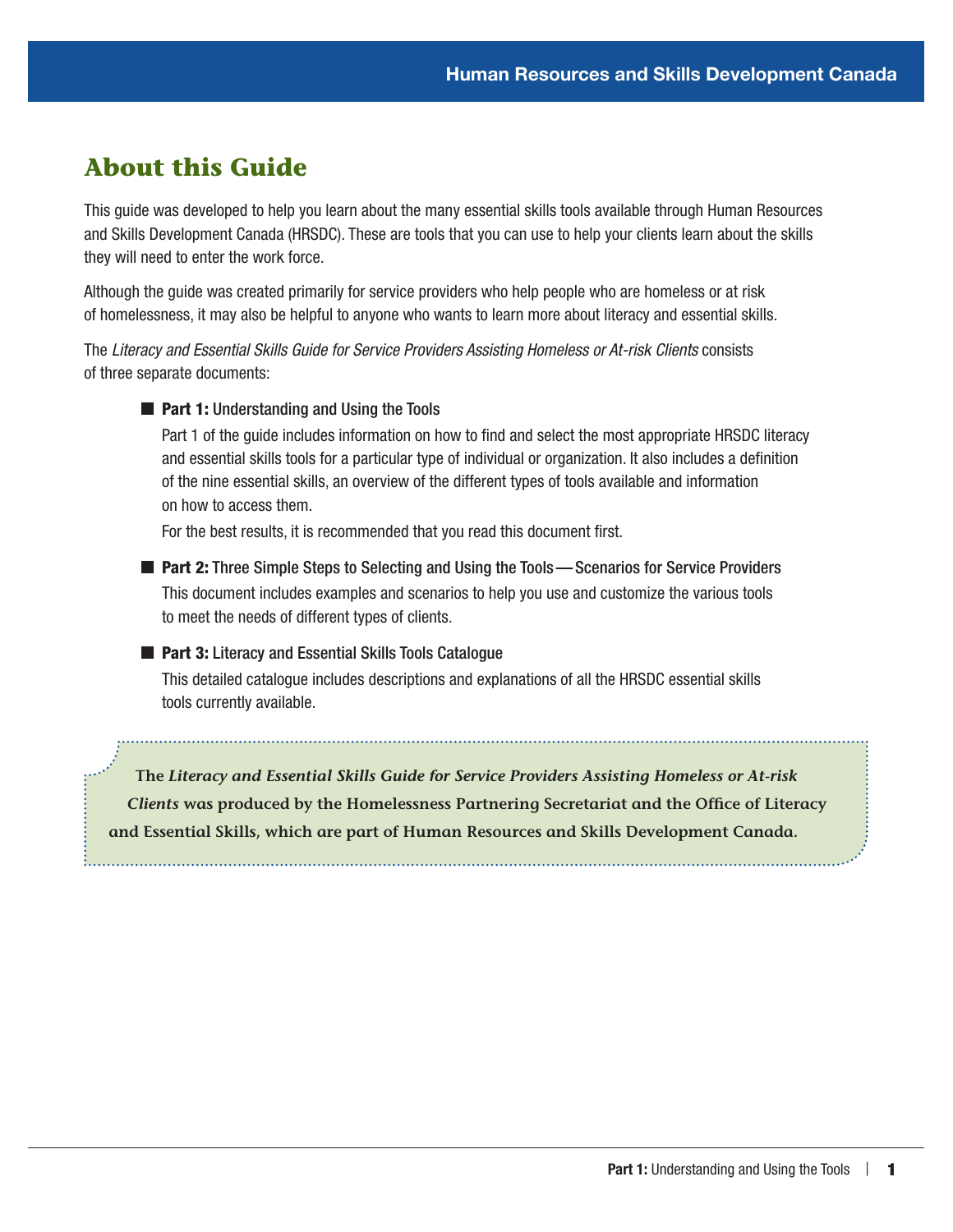## <span id="page-5-0"></span>**Understanding Essential Skills**

The Government of Canada, in collaboration with national and international agencies, has identified and validated nine key skills that are used in nearly every job.

| <b>Reading</b>                                      | This refers to reading text that is in the form of sentences or paragraphs.                                                                                                                                           |
|-----------------------------------------------------|-----------------------------------------------------------------------------------------------------------------------------------------------------------------------------------------------------------------------|
| <b>Writing</b>                                      | This includes writing texts, filling in forms and non-paper-based writing<br>(e.g. typing on a computer).                                                                                                             |
| <b>Document use</b>                                 | This refers to tasks that involve information where words, numbers, icons<br>or other visual elements are given meaning by their spatial arrangement<br>(e.g. graphs, tables, drawings).                              |
| <b>Numeracy</b>                                     | Numeracy refers to a person's use of numbers and their ability to think<br>in quantitative terms.                                                                                                                     |
| <b>Computer use</b><br>(also called digital skills) | Computer use looks at the variety and complexity of computer use required<br>within a particular occupational group.                                                                                                  |
| <b>Thinking</b>                                     | This skill involves six different types of cognitive functions: problem solving,<br>decision making, critical thinking, job task planning and organizing, significant<br>use of memory and finding information.       |
| <b>Oral communication</b>                           | Oral communication pertains primarily to the ability of workers in<br>an occupational group to use speech to give and exchange thoughts<br>and information.                                                           |
| <b>Working with others</b>                          | This examines the extent to which employees work with others to carry out<br>their tasks. For example, some jobs may require them to work co-operatively<br>with others or to have the self-discipline to work alone. |
| <b>Continuous learning</b>                          | This skill pertains to the requirement for workers in an occupational group<br>to participate in an ongoing process of acquiring skills and knowledge.                                                                |

For more information on the nine essential skills, visit [www.hrsdc.gc.ca/eng/workplaceskills/LES/definitions/definitions.shtml](http://www.hrsdc.gc.ca/eng/workplaceskills/LES/definitions/definitions.shtml).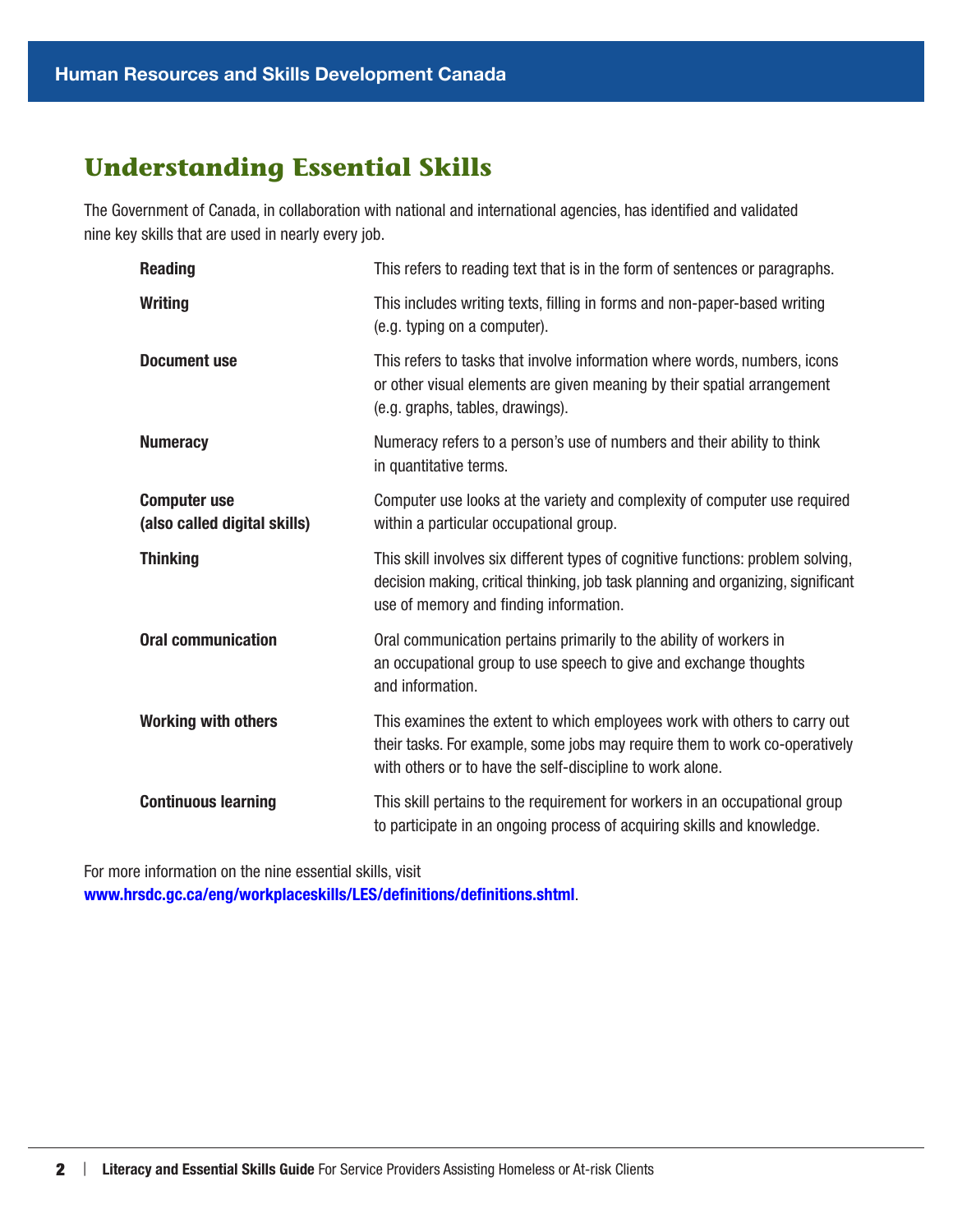## <span id="page-6-0"></span>**About the Tools**

HRSDC's literacy and essential skills tools are free, easy-to-use resources designed to help build awareness about, and support the development of, essential skills.

Available in a variety of formats, the tools target different learning styles and skills levels, and can be adapted to meet the needs of different types of individuals and organizations.

### Who Can Benefit from Using the Tools

Service providers—Service providers and trainers can use the tools to improve the essential skills of job seekers and workers. For example, there are specific tools that assist with integrating essential skills into training and development programs.

Job seekers and workers—The tools also serve the needs of job seekers and workers looking to develop their own essential skills, prepare for interviews or create strategies for success in the workplace. For example, there are tools to help individuals identify their strengths and weaknesses, and resources to help them improve their computer use and numeracy skills.

Apprentices, tradespeople, entrepreneurs and human resources (HR) professionals may also benefit from using these tools.

### How the Tools Are Organized

The tools are grouped into three categories that can also be viewed as steps.

#### ■ Step 1: Get informed/build awareness

Tools in this category are designed to increase your understanding of essential skills and help you to communicate to clients why these skills are important to job success.

#### $\blacksquare$  Step 2: Assess essential skills requirements

Use these tools to assess an individual's essential skills and identify their strengths as well as areas that need improvement.

#### ■ Step 3: Support skills development

These learning and training tools can help you develop a person's essential skills. They can also assist you to integrate skills into training programs. For entrepreneurs and HR professionals, these tools can be used to help recruit and retain employees.

Additional information about the categories and the purpose of each of the tools can be found in *Part 3: Literacy and Essential Skills Tools Catalogue*.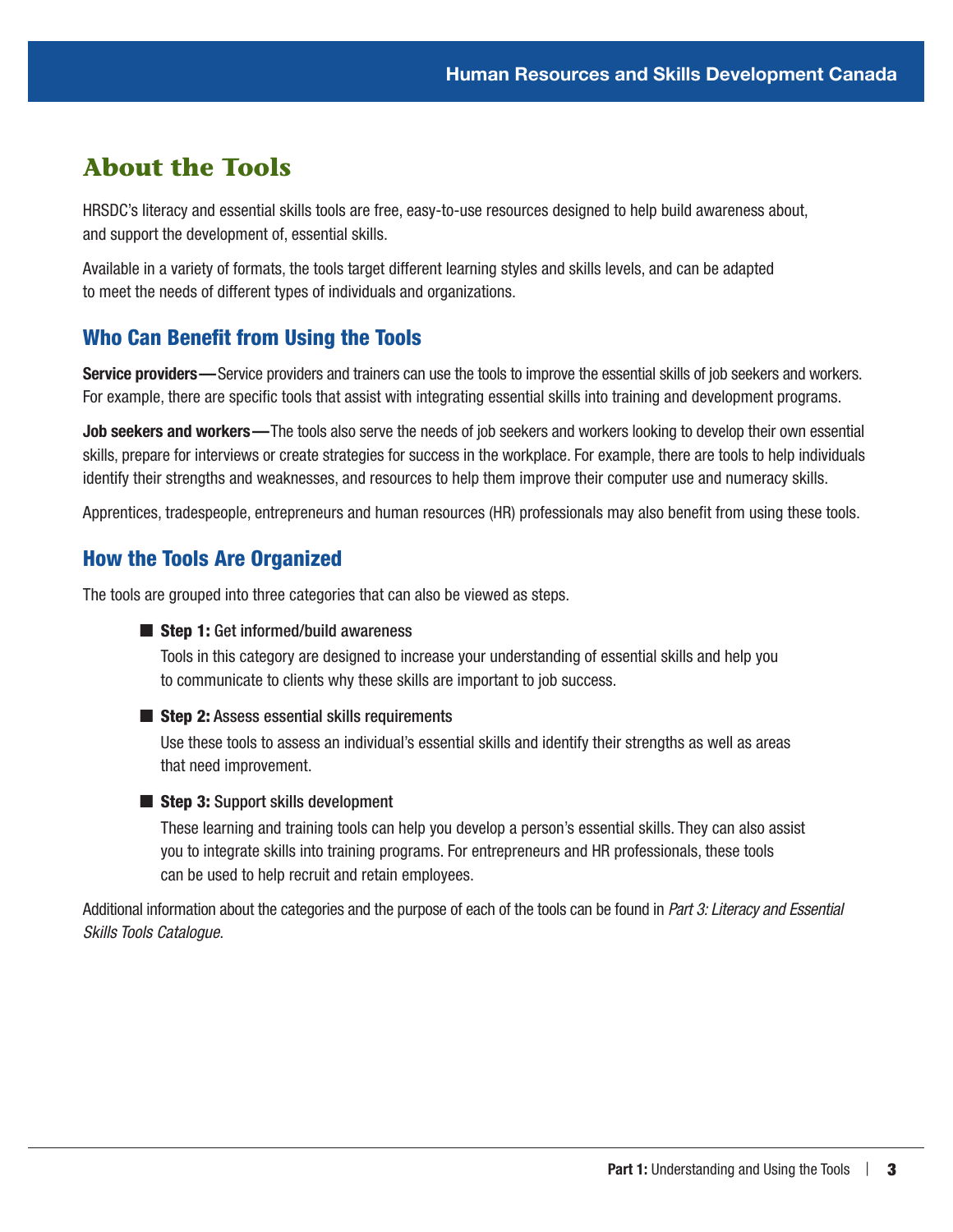## Essential Skills Success Story

## **The Sequel to Tree Cutting: Mel Lively's Story**

**There's not much in the lumber business that I haven't seen or done. As a young boy, I decided to become a woodsman. Sadly, a major accident forced me to leave the woods and look for other work. This is the story of how essential skills helped me cope with this sudden change and make my life better.**

**Continuous learning has always been a part of my life. When I was very young, I went to work in the woods to help support my family. My brother and I learned how to cut fence posts and firewood. I learned all there was to know about the logging business, from building a brow at the side of the road to the science of tree cutting.**

**At 43, my life changed completely. I had a major accident that forced me to get a job indoors. That's when I learned about essential skills. With the support of my employer and the Nova Scotia Department of Education, I learned how to read and write. Now, I can read documents and graphs at work, and contribute to the company newsletter.**

**I have even written a book about my life in the woods, which is very popular with the local Grade 3 students. They love to read about how I chopped down trees. I'm even planning a sequel—something my grandchildren are really looking forward to.**

**Improving my essential skills has given me more than I had ever dreamed of. Even though I can no longer work as a woodsman, I have a new way of sharing my passion and love for life in the woods with others.**

You can read more success stories at [http://www.hrsdc.gc.ca/eng/workplaceskills/LES/tools\\_resources/](http://www.hrsdc.gc.ca/eng/workplaceskills/LES/tools_resources/tools_audience/living_and_learning.shtml) [tools\\_audience/living\\_and\\_learning.shtml](http://www.hrsdc.gc.ca/eng/workplaceskills/LES/tools_resources/tools_audience/living_and_learning.shtml).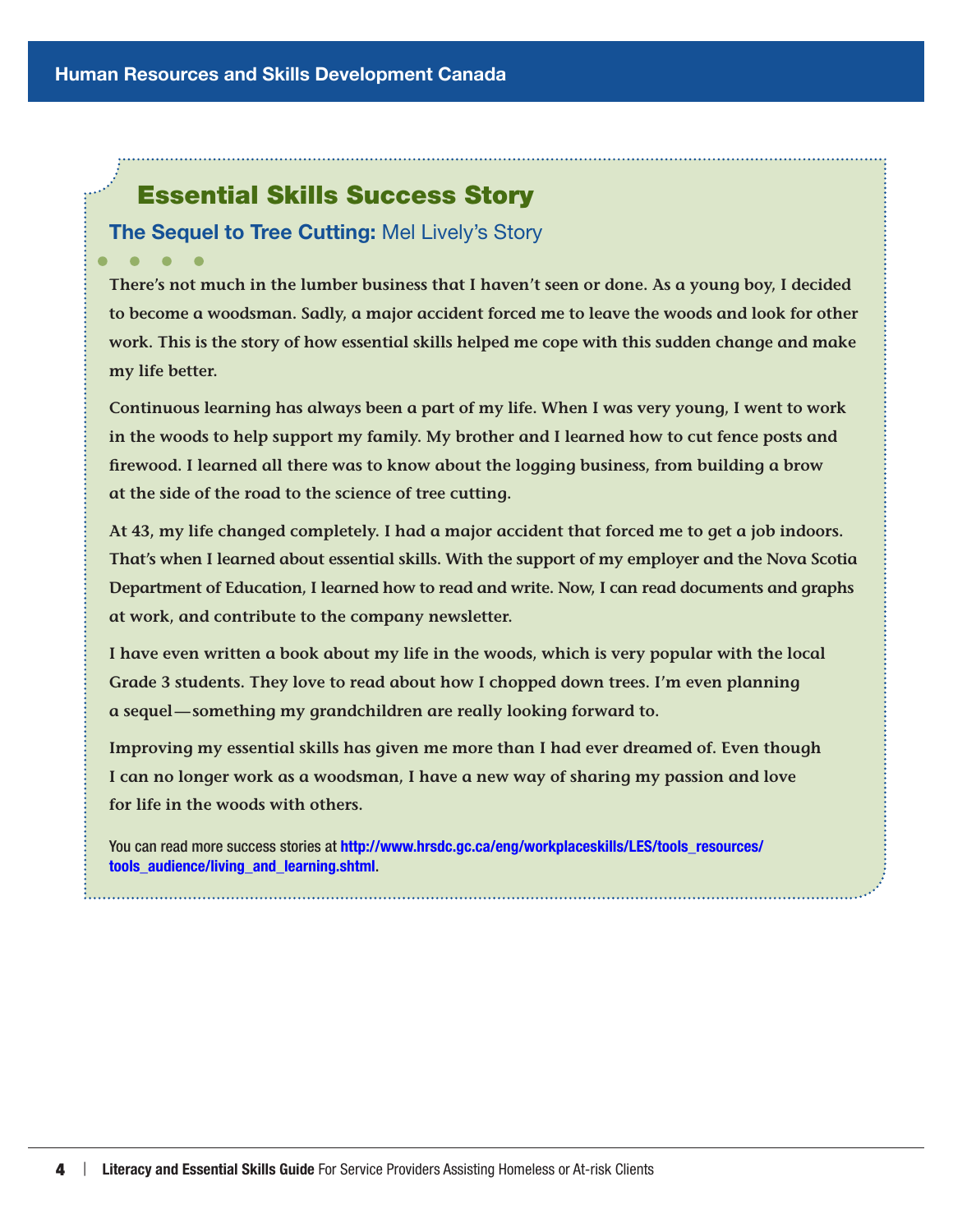# Essential Skills Success Story

# The Journey from After-school Job to Successful Career: Nicole Linde's Story

**When I was 16, I got a part-time job answering phones at a call centre. Now, at 22, I lead the Information and Communications Technology operations at the same place. This is the story of how I worked my way up by improving my essential skills.**

**When I started working at the call centre, one of my first tasks was to learn how the company's high-tech phone and computer system worked. I began by improving my "computer use" skills. The tools were always changing, and I needed to keep up.**

**This was a challenge. Many long-time employees were leaving the call centre, and important information was not being passed on to newer employees. My manager saw the problem and decided the team needed training to develop our "working with others" skills.**

**Continuous learning on the job and through courses helped us work better together. We saw the value of sharing information and best practices. Our thinking skills improved. It was easier to solve problems and make decisions, and we learned how to deal with conflict at work. Within a couple of years, people were happier at their jobs and less likely to leave. I used all these skills to eventually become a team leader and manager.**

**Now, I'm in charge of system and client care, account set-up and sales. I find that every day leads to new challenges. I know there is a lot to learn in the high-tech industry. But I feel that my essential skills have given me the confidence and ability to do well in this exciting, fast-paced setting.**

You can read more success stories at [http://www.hrsdc.gc.ca/eng/workplaceskills/LES/tools\\_resources/](http://www.hrsdc.gc.ca/eng/workplaceskills/LES/tools_resources/tools_audience/living_and_learning.shtml) [tools\\_audience/living\\_and\\_learning.shtml](http://www.hrsdc.gc.ca/eng/workplaceskills/LES/tools_resources/tools_audience/living_and_learning.shtml).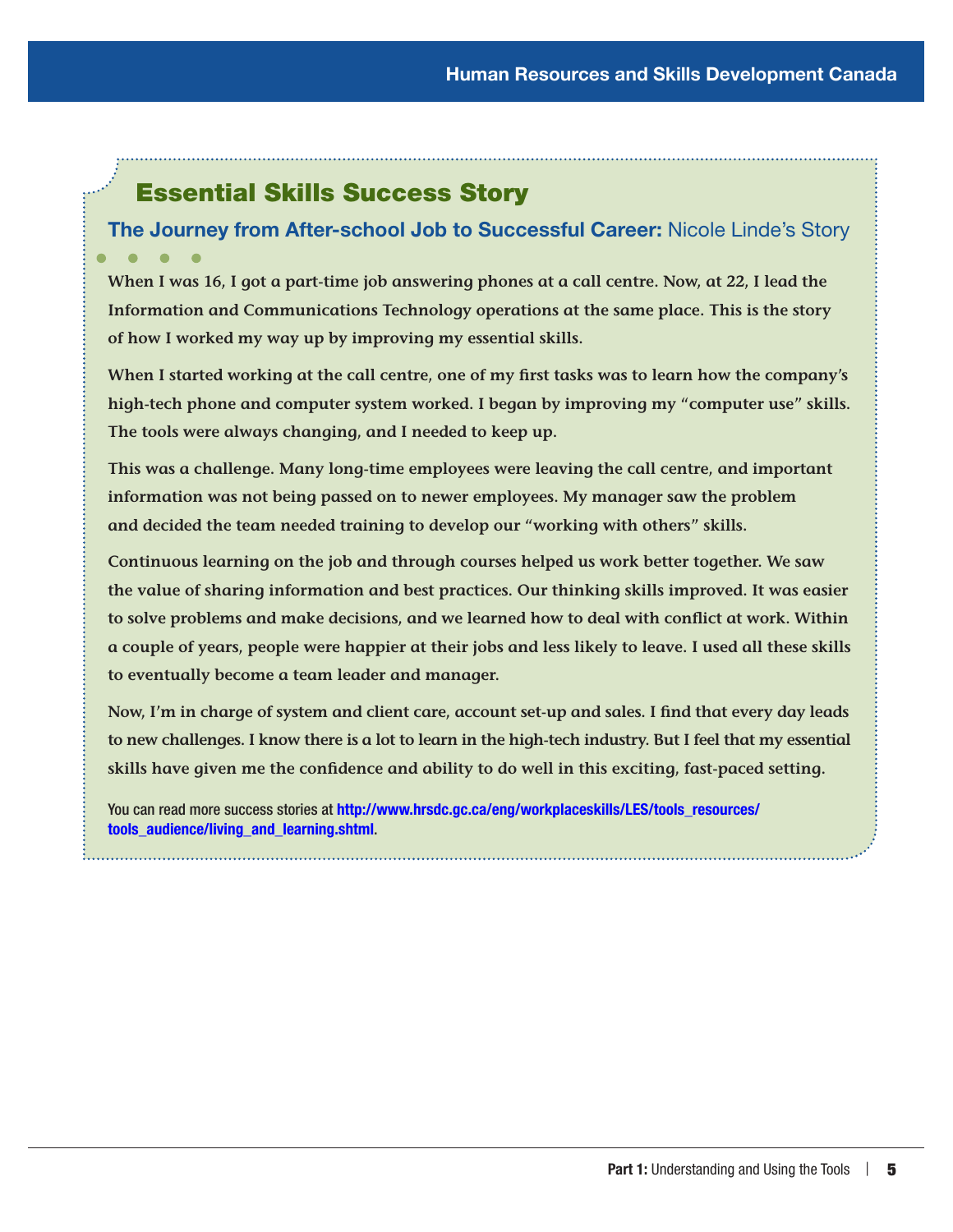#### <span id="page-9-0"></span>Finding the Tools You Need

You can view or download any of the tools by visiting the essential skills Tools and Resources page on the HRSDC website at [www.hrsdc.gc.ca/essentialskills](http://www.hrsdc.gc.ca/essentialskills).

The Tools and Resources page has been organized to help you find tools that are relevant to your individual needs. There are two ways to view the tools available:

By audience—Sort tools by target audience if you are looking for tools relevant to you. For example, if you are a service provider or career counsellor, click on the Trainers and Career Counsellors link to view all literacy and essential skills tools that may be of interest to anyone who helps train or assist others.

By type—If you have a specific purpose in mind, such as conducting an informal assessment of essential skills needs, you can choose to view the tools by type.

### Skills Profiles and Other Resources

The Tools and Resources page also includes tabs linking to additional information:

| <b>Essential Skills Profiles</b> | In this section you'll find over 350 profiles describing how each essential skill<br>is used by workers in a particular occupation.                                                                                                                                                                                      |
|----------------------------------|--------------------------------------------------------------------------------------------------------------------------------------------------------------------------------------------------------------------------------------------------------------------------------------------------------------------------|
|                                  | These profiles can be used in many different ways. For example, they can help<br>determine, based on skill set, which career may best suit a particular individual.<br>They can also assist job seekers to write a résumé or prepare for a job interview,<br>and can help employers to create a job posting.             |
| <b>Resources</b>                 | Here, you'll find useful statistics and trends on essential skills in Canada. You can<br>search through projects funded by HRSDC's Office of Literacy and Essential Skills,<br>and browse the National Adult Literacy Database, which lists literacy and essential<br>skills tools developed by different organizations. |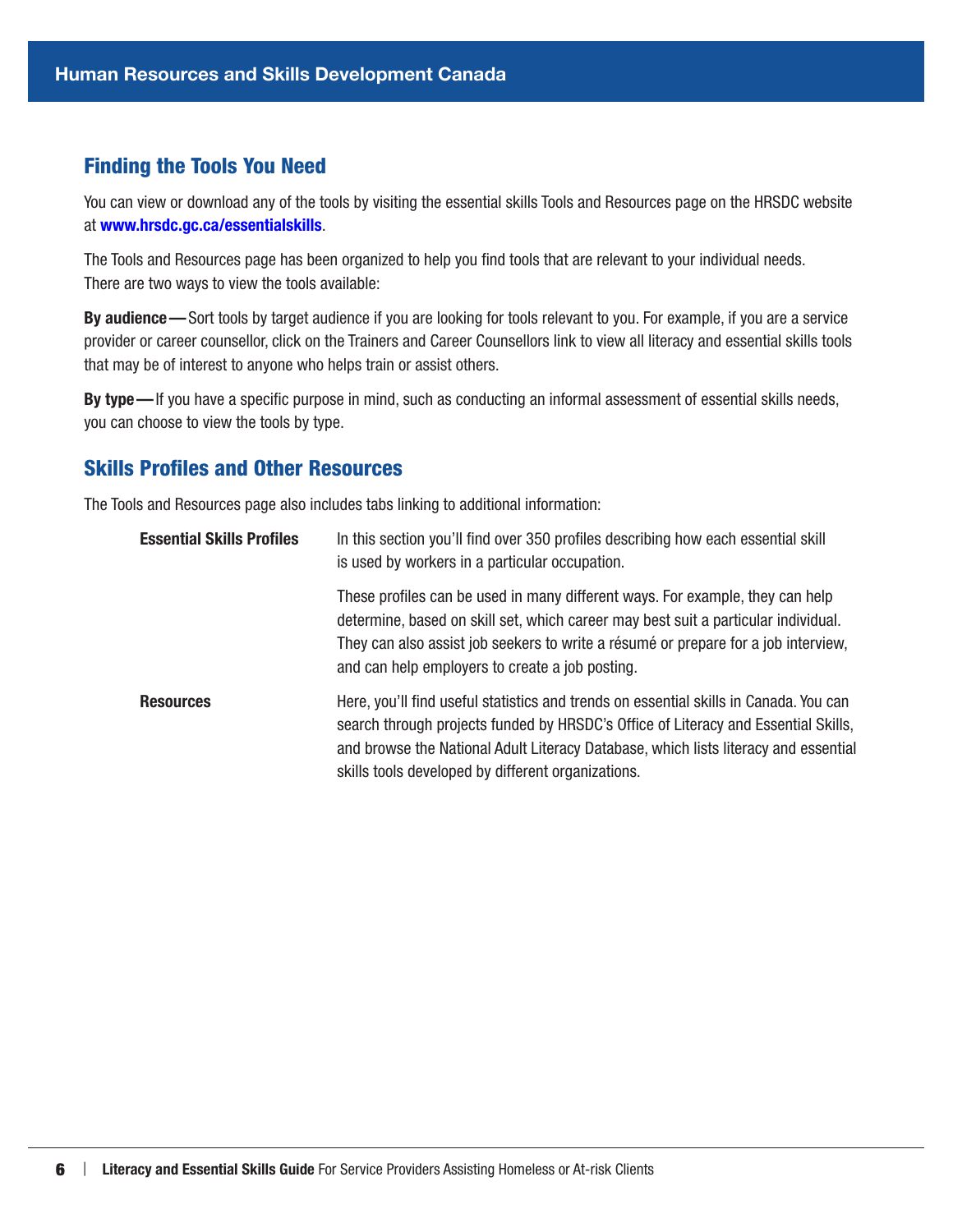## <span id="page-10-0"></span>**Customizing the Tools**

The tools were developed to help meet the needs of a variety of users. They reflect typical workplace tasks carried out in various jobs and occupations. You may find that you want to adapt a tool to make it more specific to the needs of your clients.

# Copyright Requirements

**To customize a tool, you may need to obtain permission to ensure it meets Government of Canada guidelines for use of copyrighted material. To determine if copyright clearance is required, visit [www.publications.gc.ca/site/eng/ccl/copyrightclearance/apply.html](http://www.publications.gc.ca/site/eng/ccl/copyrightclearance/apply.html).** 

## Helpful Tips

When customizing any of the literacy and essential skills tools, remember to think about your clients' potential needs and try to ensure the tool meets these needs. Here are some tips to help you:

- $\blacksquare$  Make sure the level of language is appropriate. Consider adding images relevant to the end user to help them better understand and relate to the material.
- Think about creating an electronic template for the tool if you plan to use it repeatedly, or if you are working with clients who prefer using a computer.
- Ensure your content is relevant and respectful.
- When adapting the tools, take into account that people have different learning styles. For example, visual learners may prefer tools containing illustrations rather than a lot of text. In comparison, people who learn by doing may perform best with tools that are more interactive.
- $\blacksquare$  If you want to adapt your tools for particular professions, you can augment your content using the information found in any of the essential skills profiles. Alternatively, you may choose to create new tools based on other resources.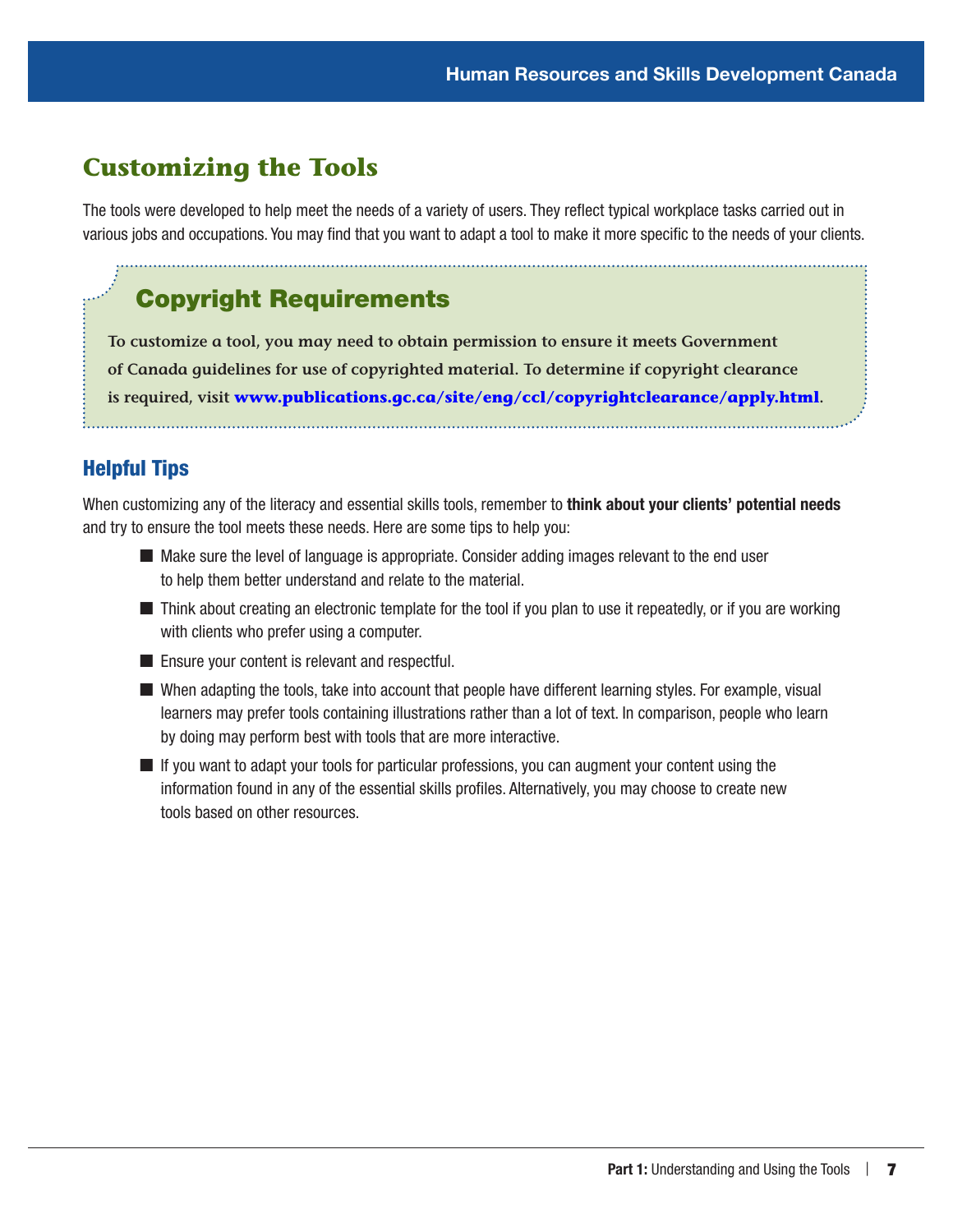## <span id="page-11-0"></span>**Available Formats and Ordering**

Online—Most of HRSDC's essential skills tools are available online in both HTML and PDF format. Some tools, such as the online indicators and checklists, are available in interactive formats.

DVD—Ideal for those who want to deliver a customized workshop, the Literacy and Essential Skills Tools DVD is the place to find videos and software as well as materials in PDF and Microsoft Word format.

Alternative formats—HRSDC publications are also available in alternative formats (large print, Braille, audio cassette, audio CD, e-text diskette, e-text CD and DAISY). To order, call 1 800 O-Canada (1-800-622-6232). If you use a teletypewriter (TTY), call 1-800-926-9105.

Print—Paper-based versions of most tools are available.

Printing your own copies—Since the tools are intended primarily to be used in print format, you are encouraged to use either the DVD or online version of the tools to print your own copies for distribution. (You do not need to seek copyright clearance to print or photocopy these tools if they are being used for personal or public non-commercial purposes, or for cost-recovery purposes.)

Ordering printed copies—All HRSDC essential skills tools are free and shipped to you at no charge.

### Ordering Information

Orders can be placed online, or by mail or fax.

#### Online

The fastest way to place your order is to use HRSDC's online shopping cart, Publicentre, at **[www12.hrsdc.gc.ca](http://www12.hrsdc.gc.ca)**.

Note: Because Publicentre houses all HRSDC publications, you will need to be specific when searching for the tools you want to order. For example, it is best to enter the exact title or catalogue number of the publication. (When searching by catalogue number, it is only necessary to enter "WP-" plus the first three numbers after the hyphen, e.g. WP-138.)

A complete list of titles and catalogue numbers is available on the Tools and Resources page at [www.hrsdc.gc.ca/](http://www.hrsdc.gc.ca/essentialskills) [essentialskills](http://www.hrsdc.gc.ca/essentialskills). In addition, you can find the tool catalogue in part three of the *Literacy and Essential Skills Guide For Service Providers Assisting Homeless or At-risk Clients*. The catalogue number is also printed at the bottom of each tool.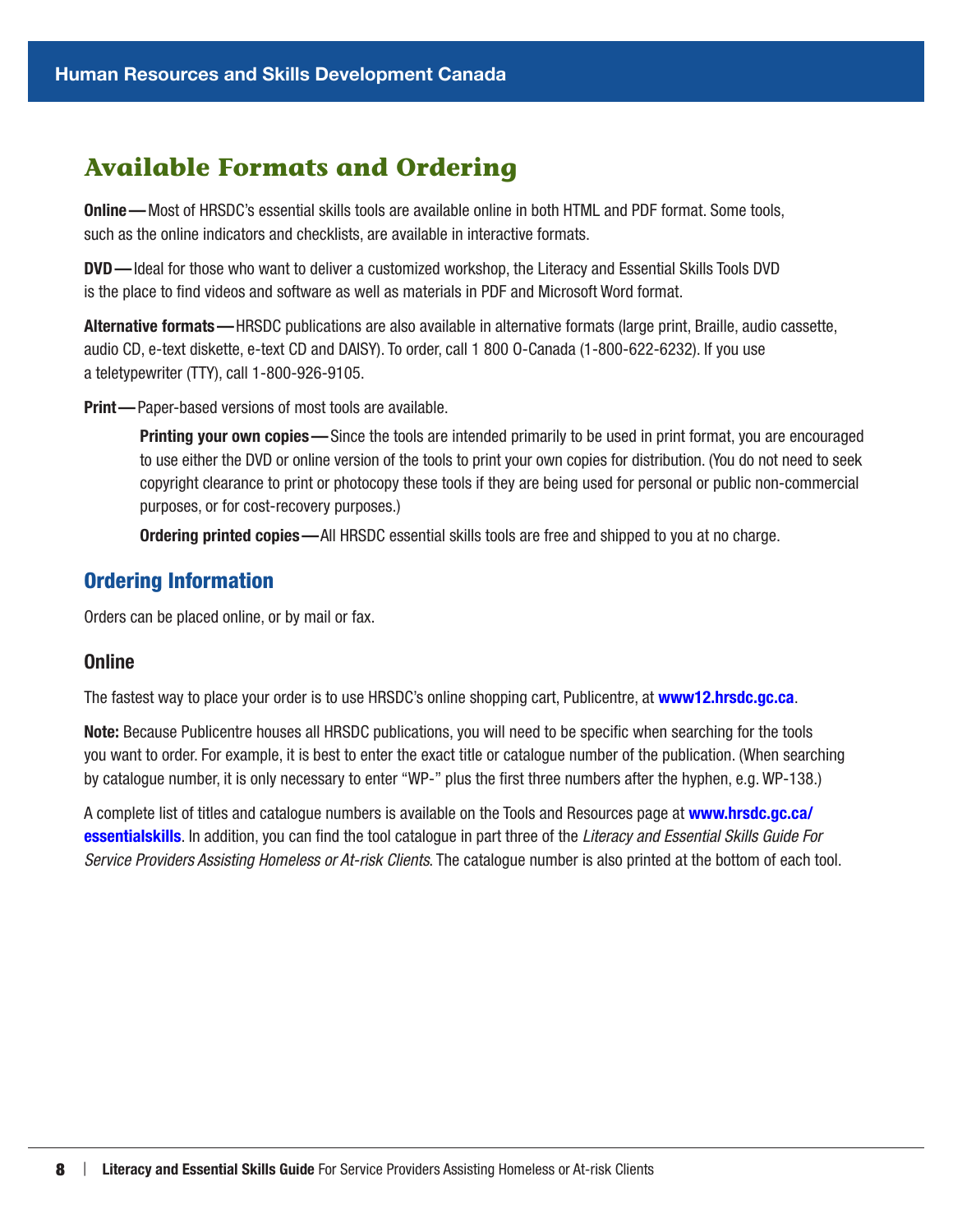### By mail or fax

Note: When placing an order by mail or fax, be sure to provide your complete name and mailing address and include the catalogue number for each tool you are ordering.

You may fax your request to 819-953-7260.

You can also submit your request by mail to:

Publications/Distribution Unit HRSDC Communications Branch 140 Promenade du Portage Place du Portage, Phase IV, Level 10 Gatineau, QC K1A 0J9

#### Delivery time

Generally, tools are delivered within 10 business days after the order is placed, although this is not guaranteed. If you need to receive your tools by a particular date, we encourage you to place your order as far in advance as possible.

#### Questions?

If you have a question about an order, please send it by email to **[es-ce@hrsdc-rhdsc.gc.ca](mailto:es-ce%40hrsdc-rhdsc.gc.ca?subject=)**.